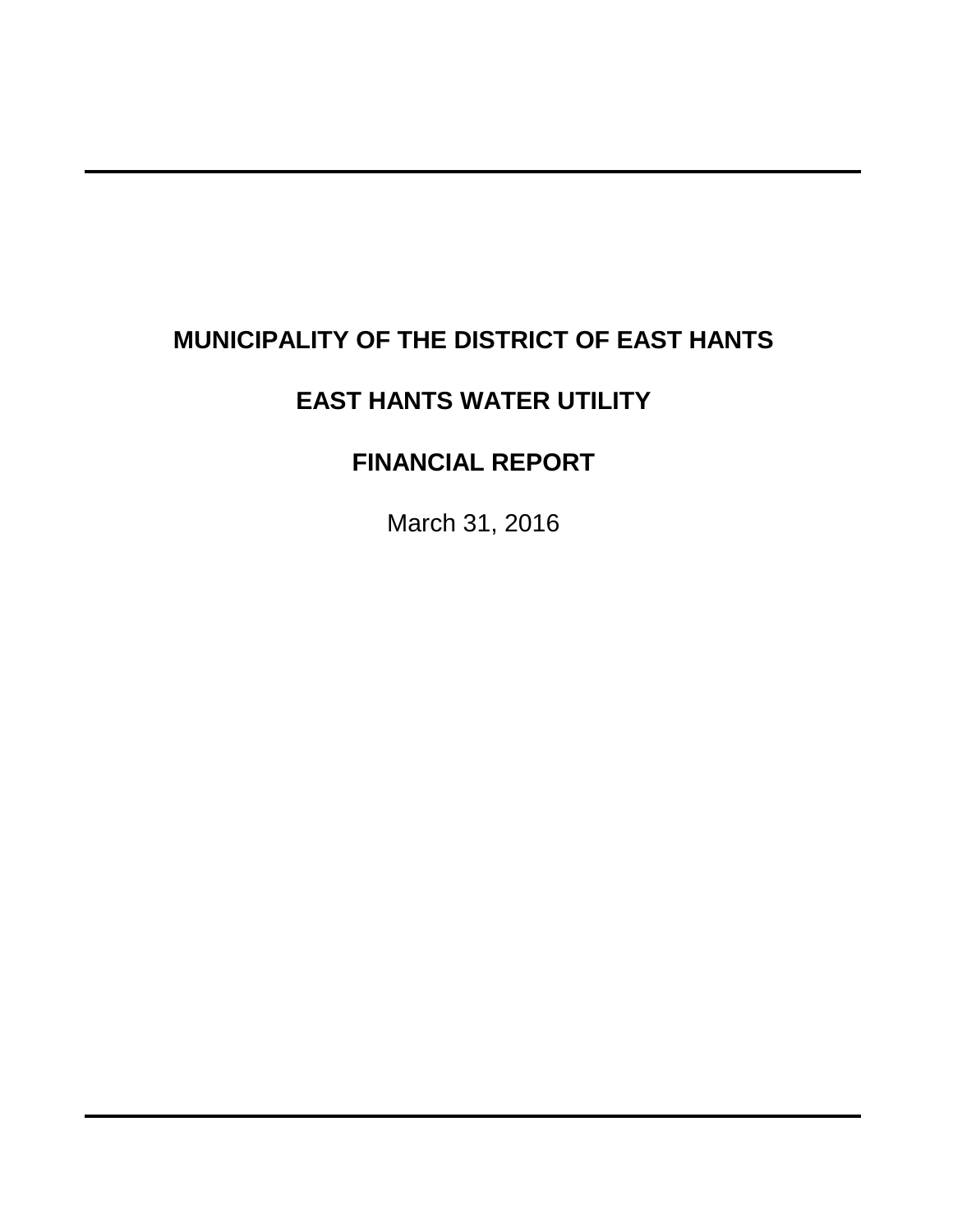| <b>Auditor's Report</b>                                                               |         |
|---------------------------------------------------------------------------------------|---------|
| Statement of Financial Position of the Water Utility Operating Fund                   |         |
| Statement of Financial Activities of the Water Utility Operating Fund                 | 2       |
| Statement of Financial Position of the Water Utility Capital Fund                     | 3       |
| Statement of Financial Activities of the Water Utility Capital Fund                   | 4       |
| Notes to the Financial Statements                                                     | $5 - 7$ |
| Schedule of Investment in Water Utility Plant and Equipment                           | 8       |
| Schedule to the Statement of Financial Activities of the Water Utility Operating Fund | 9       |
| Schedule of Capital Debt Charges and Term Debt of the Water Utility Capital Fund      | 10      |

#### **Page**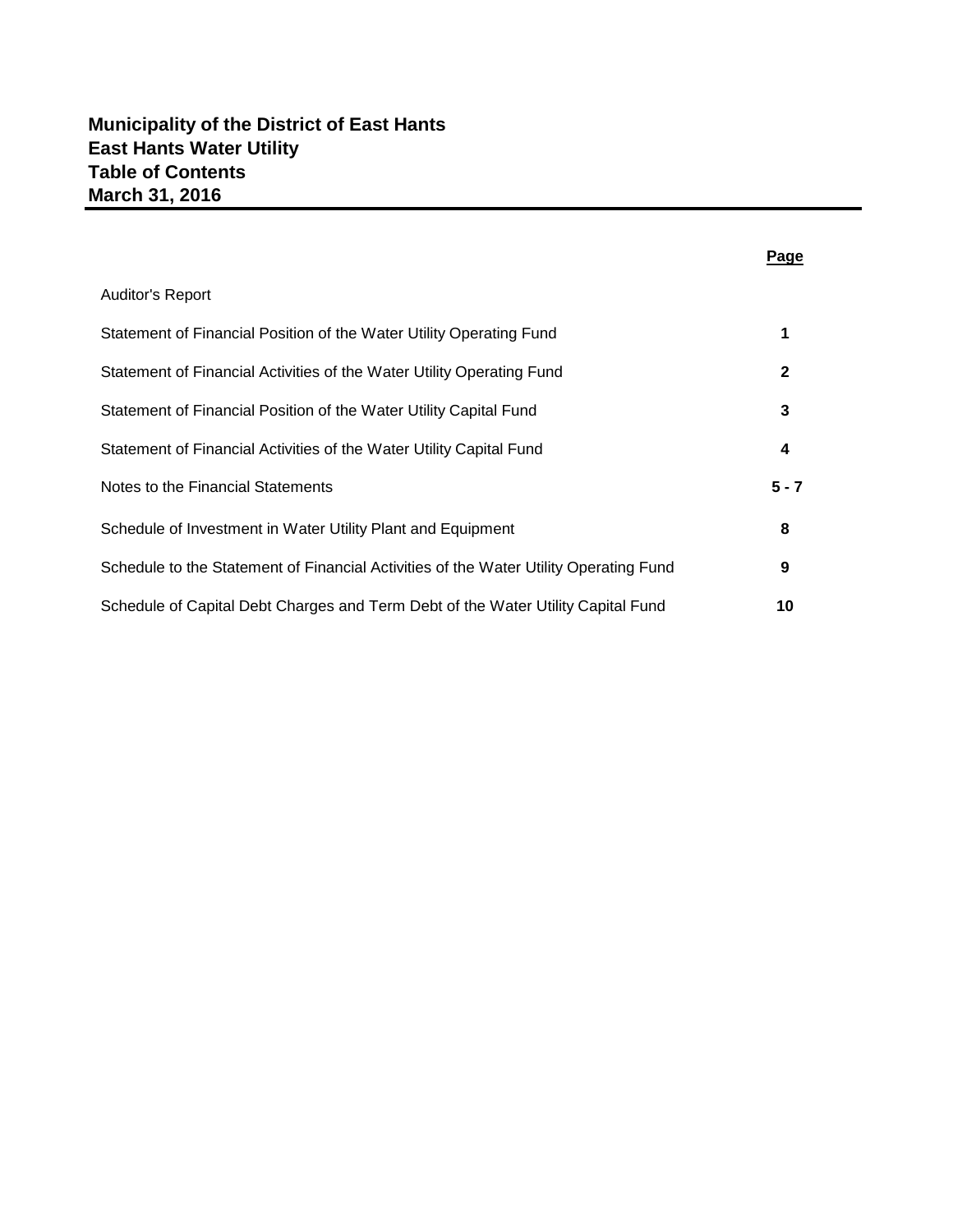# Deloitte.

Deloitte LLP Purdy's Wharf Tower II 1969 Upper Water Street Suite 1500 Halifax NS B3J 3R7 Canada

Tel: 902-422-8541 Fax: 902-423-5820 www.deloitte.ca

## **Independent Auditor's Report**

To the Municipal Council of the Municipality of the District of East Hants

We have audited the accompanying financial statements of East Hants Water Utility, which comprise the statement of financial position as at March 31, 2016, and the statements of financial activities for the year then ended, and a summary of significant accounting policies and other explanatory information. The financial statements have been prepared by management of the Municipality of the District of East Hants based on the accounting principles prescribed for Nova Scotia water utilities by the Nova Scotia Utility and Review Board.

#### **Management's Responsibility for the Financial Statements**

Management is responsible for the preparation and fair presentation of these financial statements in accordance with accounting principles prescribed for Nova Scotia water utilities by the Nova Scotia Utility and Review Board, and for such internal control as management determines is necessary to enable the preparation of financial statements that are free from material misstatement, whether due to fraud or error.

#### **Auditor's Responsibility**

Our responsibility is to express an opinion on these financial statements based on our audit. We conducted our audit in accordance with Canadian generally accepted auditing standards. Those standards require that we comply with ethical requirements and plan and perform the audit to obtain reasonable assurance about whether the financial statements are free from material misstatement.

An audit involves performing procedures to obtain audit evidence about the amounts and disclosures in the financial statements. The procedures selected depend on the auditor's judgment, including the assessment of the risks of material misstatement of the financial statements, whether due to fraud or error. In making those risk assessments, the auditor considers internal control relevant to the entity's preparation and fair presentation of the financial statements in order to design audit procedures that are appropriate in the circumstances, but not for the purpose of expressing an opinion on the effectiveness of the entity's internal control. An audit also includes evaluating the appropriateness of accounting policies used and the reasonableness of accounting estimates made by management, as well as evaluating the overall presentation of the financial statements.

We believe that the audit evidence we have obtained is sufficient and appropriate to provide a basis for our audit opinion.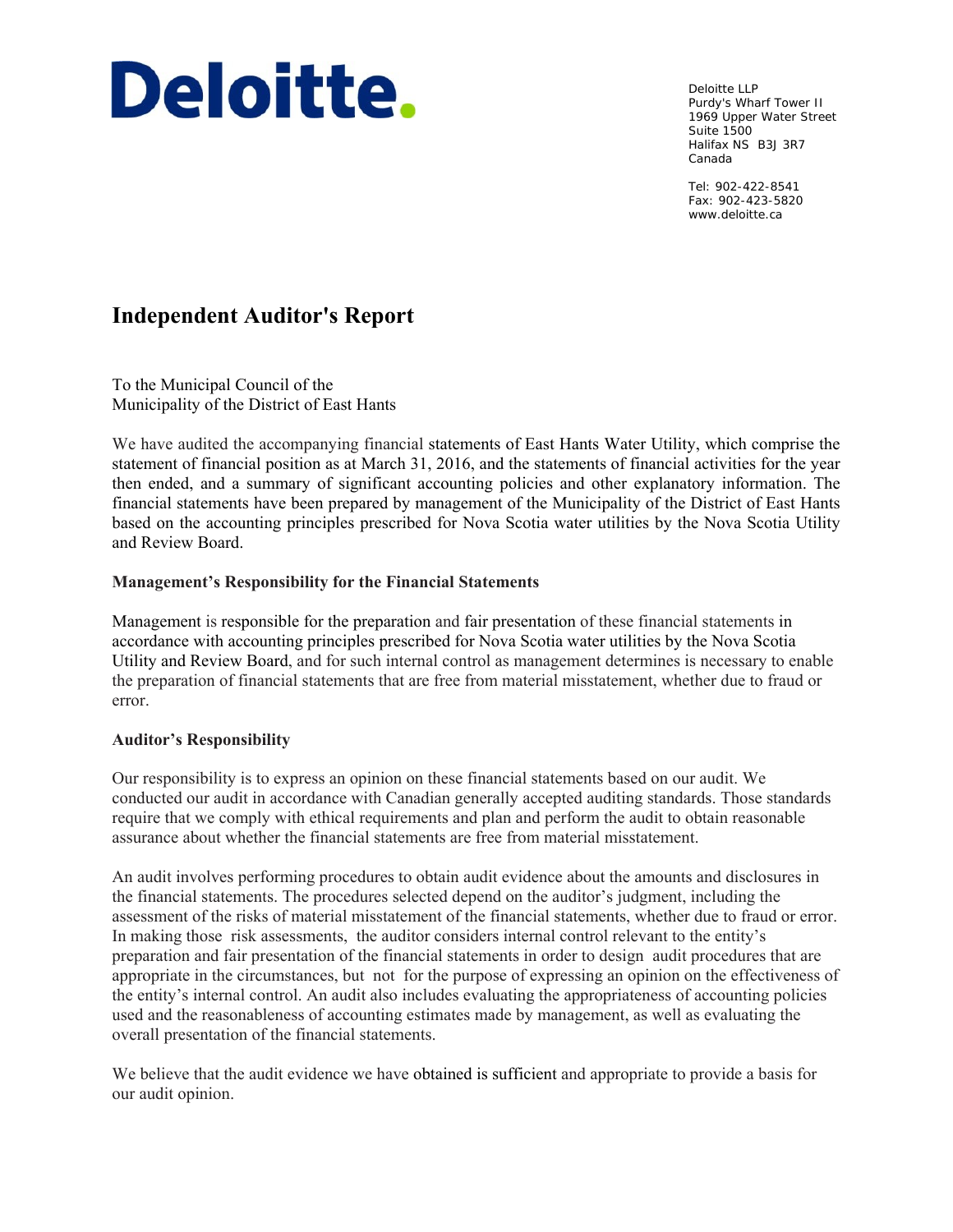#### **Opinion**

In our opinion, the financial statements present fairly, in all material respects, the financial position of East Hants Water Utility as at March 31, 2016, and the results of its financial activities for the year then ended in accordance with the accounting principles prescribed for Nova Scotia water utilities by the Nova Scotia Utility and Review Board.

#### **Basis for Accounting and Restrictions on Distribution and Use**

Without modifying our opinion, we draw attention to Note 1 to the financial statements, which describes the basis of accounting. The financial statements are prepared for the information and use of Council of the Municipality of the District of East Hants, Service Nova Scotia Municipal Affairs, and the Nova Scotia Utility and Review Board. As a result, the financial statements may not be suitable for another purpose. Our report is intended solely for Council of the Municipality of the District of East Hants, Service Nova Scotia Municipal Affairs, and the Nova Scotia Utility and Review Board and should not be distributed to or used by other parties.

Sebritt LLP

Chartered Professional Accountants July 28, 2016 Halifax, Nova Scotia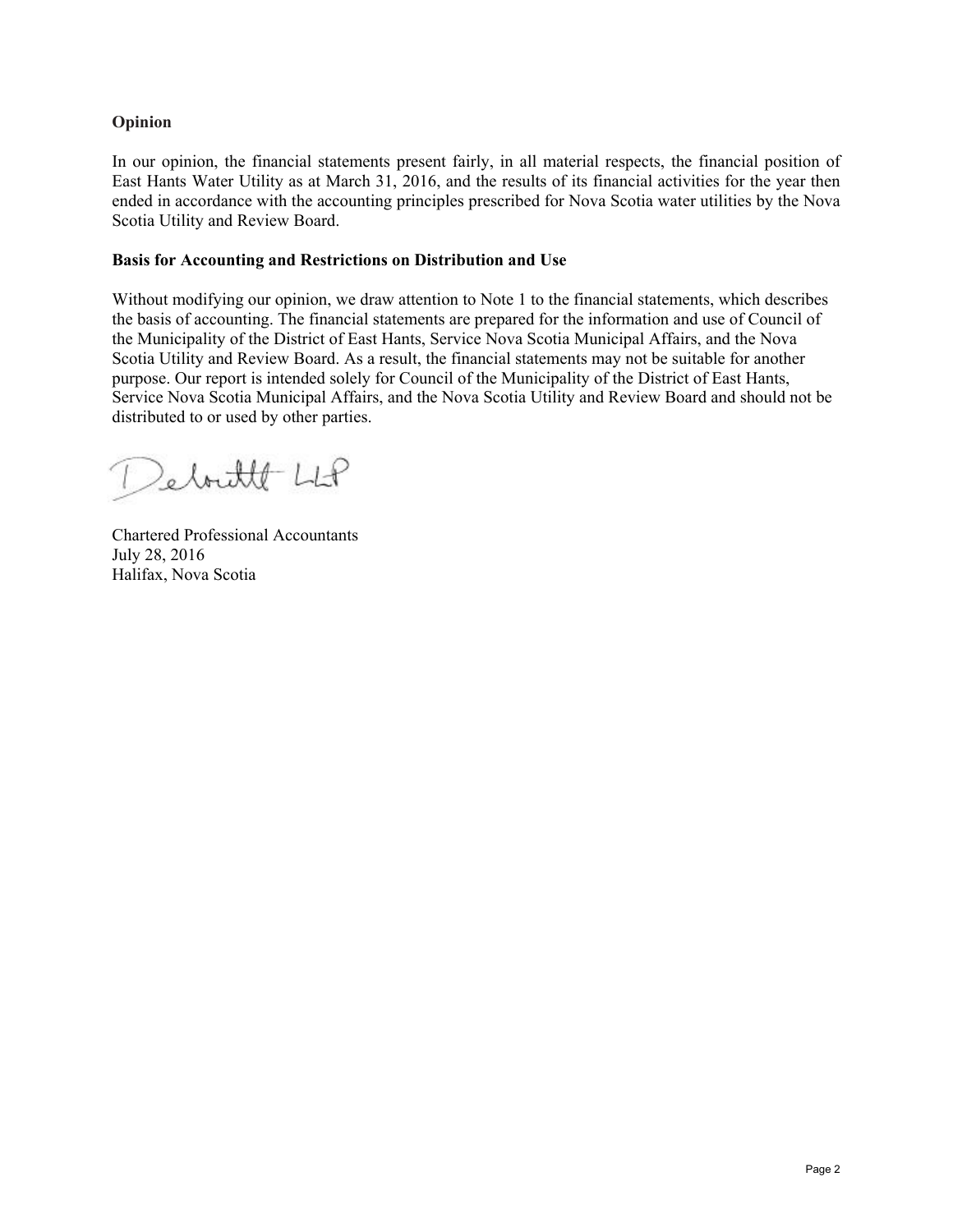## **Municipality of the District of East Hants East Hants Water Utility Operating Fund As at March 31, 2016 Statement of Financial Position**

|                                                                                                    | 2016 |                             |    | 2015                         |
|----------------------------------------------------------------------------------------------------|------|-----------------------------|----|------------------------------|
| <b>FINANCIAL ASSETS</b><br>Bank - cash<br>Rates receivable (less allowance for doubtful accounts - | \$   | 847,356                     | \$ | 941,210                      |
| \$4,598; 2015 - \$12,865 - Note 1b)<br>Accounts receivable<br>Inventory, at cost                   |      | 548,215<br>74,402<br>6,656  |    | 547,546<br>33,139<br>9,080   |
| Prepaid expenses                                                                                   |      | 10,897<br>1,487,526         |    | 10,894<br>1,541,869          |
| <b>LIABILITIES</b>                                                                                 |      |                             |    |                              |
| Accounts payable and accrued liabilities<br>Deferred revenue - general                             | \$   | 97,895<br>37,854<br>135,749 | \$ | 109,733<br>36,252<br>145,985 |
| <b>SURPLUS</b>                                                                                     |      | 1,351,777                   |    | 1,395,884                    |
|                                                                                                    |      | 1,487,526                   |    | 1,541,869                    |

#### **Approved on Behalf of the Municipality of the District of East Hants**

Warden Connes 24 Clerk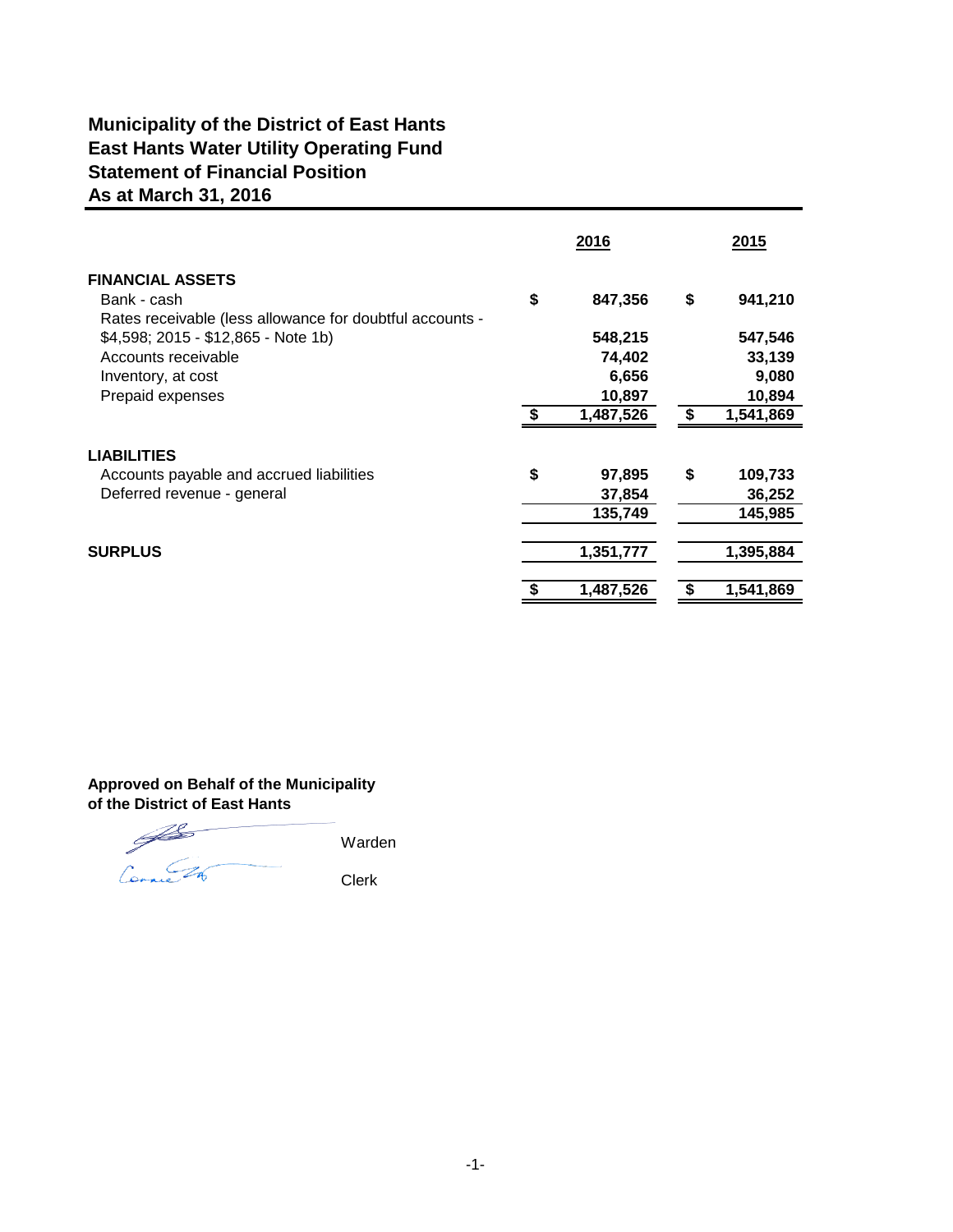## **Municipality of the District of East Hants East Hants Water Utility Operating Fund Year Ended March 31, 2016 Statement of Financial Activities**

|                                       | <b>Budget</b><br>2016<br>(Unaudited) | 2016            | 2015            |
|---------------------------------------|--------------------------------------|-----------------|-----------------|
| <b>OPERATING REVENUE</b>              |                                      |                 |                 |
| Metered sales                         | \$<br>1,629,900                      | \$<br>1,617,722 | \$<br>1,641,197 |
| Public fire protection                | 552,519                              | 516,897         | 516,897         |
| Coin meter                            | 30,000                               | 32,146          | 43,174          |
| Miscellaneous income                  | 15,050                               | 21,545          | 14,260          |
| <b>TOTAL OPERATING REVENUE</b>        | 2,227,469                            | 2,188,310       | 2,215,528       |
| <b>OPERATING EXPENDITURES</b>         |                                      |                 |                 |
| Source of Supply                      | 11,500                               | 10,477          | 5,605           |
| Pumping                               | 255,090                              | 234,469         | 230,458         |
| Water treatment                       | 497,562                              | 426,112         | 426,350         |
| Transmission and distribution         | 868,593                              | 681,920         | 558,653         |
| Administrative and general            | 341,183                              | 269,089         | 310,204         |
| Depreciation                          | 330,418                              | 230,733         | 232,268         |
| <b>TOTAL OPERATING EXPENDITURES</b>   | 2,304,346                            | 1,852,800       | 1,763,538       |
|                                       |                                      |                 |                 |
| <b>NET OPERATING REVENUE</b>          | (76, 877)                            | 335,510         | 451,990         |
| <b>NON-OPERATING REVENUE</b>          |                                      |                 |                 |
| Interest                              | 7,200                                | 5,955           | 8,266           |
| <b>Provincial PCAP Funding</b>        |                                      | 74,022          |                 |
| Transfer from operating               | 175,000                              |                 |                 |
|                                       | 182,200                              | 79,977          | 8,266           |
| <b>NON-OPERATING EXPENDITURES</b>     |                                      |                 |                 |
| Interest                              | 227,528                              | 227,531         | 236,495         |
| Principal                             | 204,211                              | 204,210         | 196,708         |
| Capital out of revenue                | 30,000                               | 27,853          |                 |
|                                       | 461,739                              | 459,594         | 433,203         |
| <b>NET NON-OPERATING EXPENDITURES</b> | (279, 539)                           | (379, 617)      | (424, 937)      |
| <b>NET REVENUE</b>                    | (356, 416)                           | (44, 107)       | 27,053          |
| <b>SURPLUS, BEGINNING OF YEAR</b>     | 1,395,884                            | 1,395,884       | 1,368,831       |
| <b>SURPLUS, END OF YEAR</b>           | \$<br>1,039,468                      | \$<br>1,351,777 | \$<br>1,395,884 |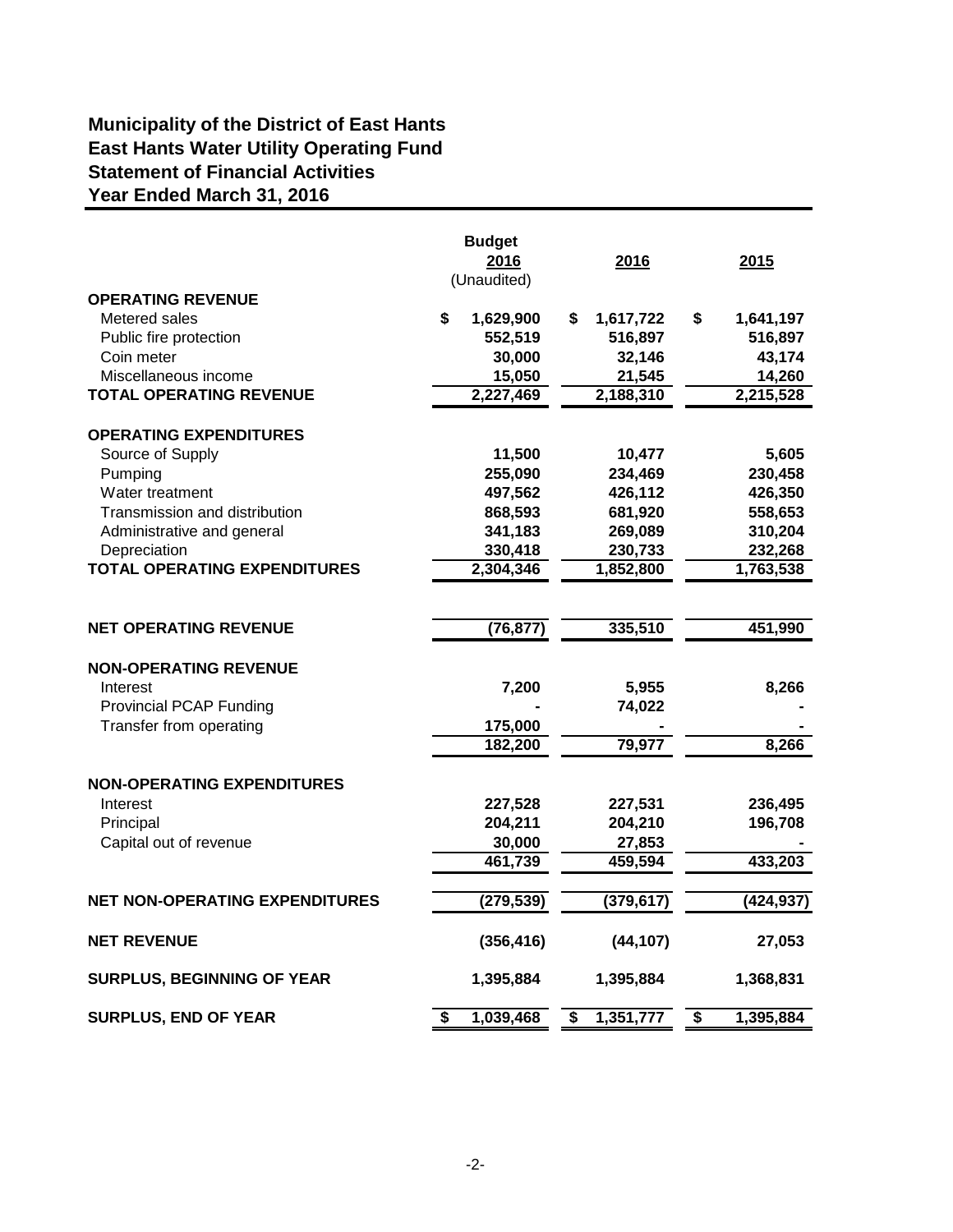## **Municipality of the District of East Hants East Hants Water Utility Capital Fund As at March 31, 2016 Statement of Financial Position**

|                                                                                                                       |    | 2016                                              |    | 2015                                                       |
|-----------------------------------------------------------------------------------------------------------------------|----|---------------------------------------------------|----|------------------------------------------------------------|
| <b>ASSETS</b>                                                                                                         |    |                                                   |    |                                                            |
| Bank - cash                                                                                                           | \$ | 10,282                                            | \$ |                                                            |
| Cash - Amortization/Depreciation (Note 2)                                                                             |    | 1,708,158                                         |    | 1,519,508                                                  |
| Accounts receivable                                                                                                   |    | 106                                               |    | 7,522                                                      |
| Utility plant and equipment                                                                                           |    | 22,531,417                                        |    | 22,262,955                                                 |
|                                                                                                                       | S  | 24,249,963                                        | S  | 23,789,985                                                 |
| <b>LIABILITIES</b><br>Bank - indebtedness<br>Term debt (Note 3)<br>Deferred contributions<br>Accumulated depreciation | \$ | 4,741,659<br>7,045,513<br>4,933,502<br>16,720,674 | \$ | 7,521<br>4,945,869<br>6,971,093<br>4,609,603<br>16,534,086 |
| <b>INVESTMENT IN CAPITAL ASSETS</b>                                                                                   |    | 7,529,289                                         |    | 7,255,899                                                  |
|                                                                                                                       |    | 24,249,963                                        | S  | 23,789,985                                                 |

#### **Approved on Behalf of the Municipality of the District of East Hants**

**Solution** Warden Connect de Clerk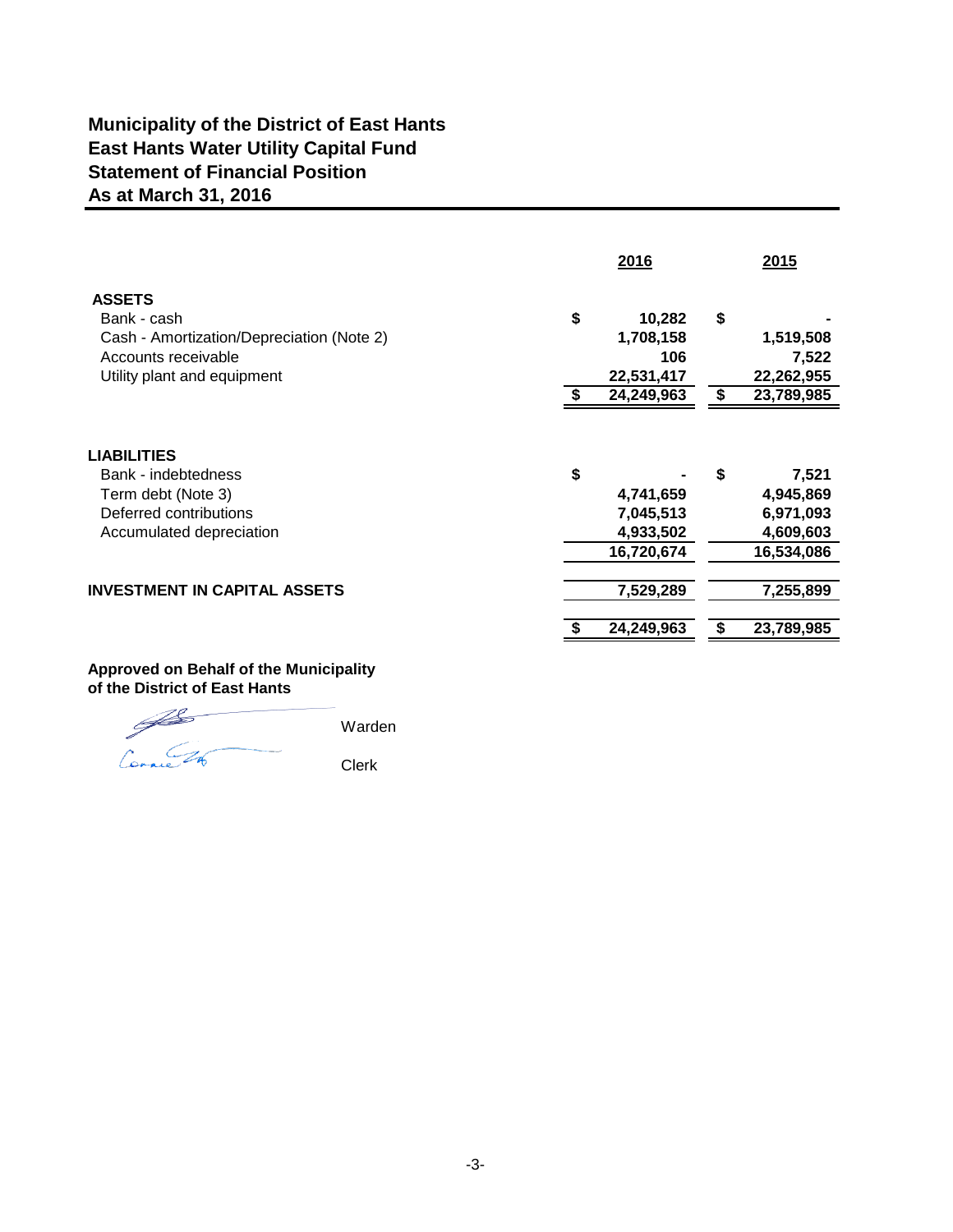## **Municipality of the District of East Hants East Hants Water Utility Capital Fund Year Ended March 31, 2016 Statement of Financial Activities**

|                                                                                                          |    | 2015               |    |                    |
|----------------------------------------------------------------------------------------------------------|----|--------------------|----|--------------------|
| <b>REVENUE</b><br>Investment income                                                                      | \$ | 17,826             | \$ | 18,917             |
| <b>FINANCING AND TRANSFERS</b><br>Transfers from operations<br>Transfers from special reserves (capital) |    | 27,853<br>23,501   |    |                    |
| Term debt retired                                                                                        |    | 204,210<br>255,564 |    | 196,708<br>196,708 |
| <b>CHANGE IN FUND BALANCE</b>                                                                            |    | 273,390            |    | 215,625            |
| <b>BEGINNING FUND BALANCE</b>                                                                            |    | 7,255,899          |    | 7,040,274          |
| <b>ENDING FUND BALANCE</b>                                                                               | -S | 7,529,289          | S  | 7,255,899          |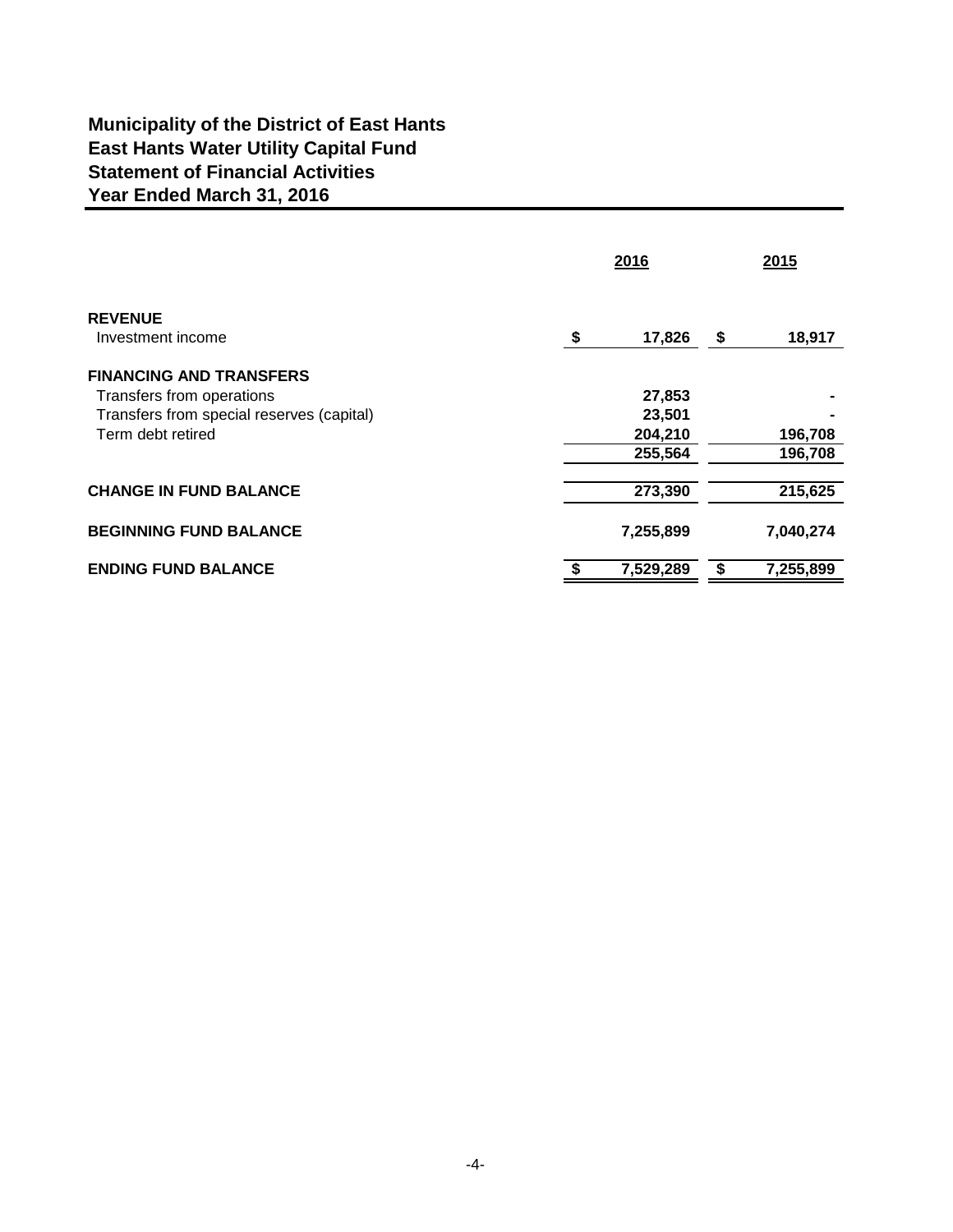#### **MUNICIPALITY OF THE DISTRICT OF EAST HANTS EAST HANTS WATER UTILITY NOTES TO THE FINANCIAL STATEMENTS MARCH 31, 2016**

#### **1. ACCOUNTING POLICIES**

The East Hants Water Utility financial statements have been prepared in accordance to conform in all material respects to the accounting principles prescribed for Nova Scotia water utilities by the Nova Scotia Utility and Review Board (NSUARB) and are intended for the use of Council, Nova Scotia Municipal Affairs and the NSUARB.

The basis of accounting used in these financial statements differs materially from Canadian generally accepted accounting principles (GAAP) as prescribed in the Canadian Sector Canadian accounting standards established by the Public Sector Accounting Board (PSAB) of the Chartered Professional Accountants of Canada (CPA Canada). The significant differences from GAAP are described below. GAAP requires that:

- Principal payments on debt should not be reported on the Statement of Financial Activities.
- A Statement of Cash Flows should be presented.

Other significant accounting policies are as follows:

#### **a) Revenue and Expenditure**

Major revenue and expenditure items are recorded on an accrual basis.

Certain sources of revenue, including forfeited discounts, are recorded on a cash basis.

Principal and interest payments relating to long-term debt are recorded as an expense when paid.

Interest earned on amortization funds is recorded as an addition to the Amortization Reserve Fund.

The Municipal Water Utility receives donated capital assets and grants to cover capital expenditures. These are recorded as deferred contributions and amortized into revenue at a rate corresponding with the amortization rate for the related capital assets.

#### **b) Allowance for Doubtful Accounts**

A valuation allowance is provided for estimated losses that will be incurred in collecting rates receivable outstanding.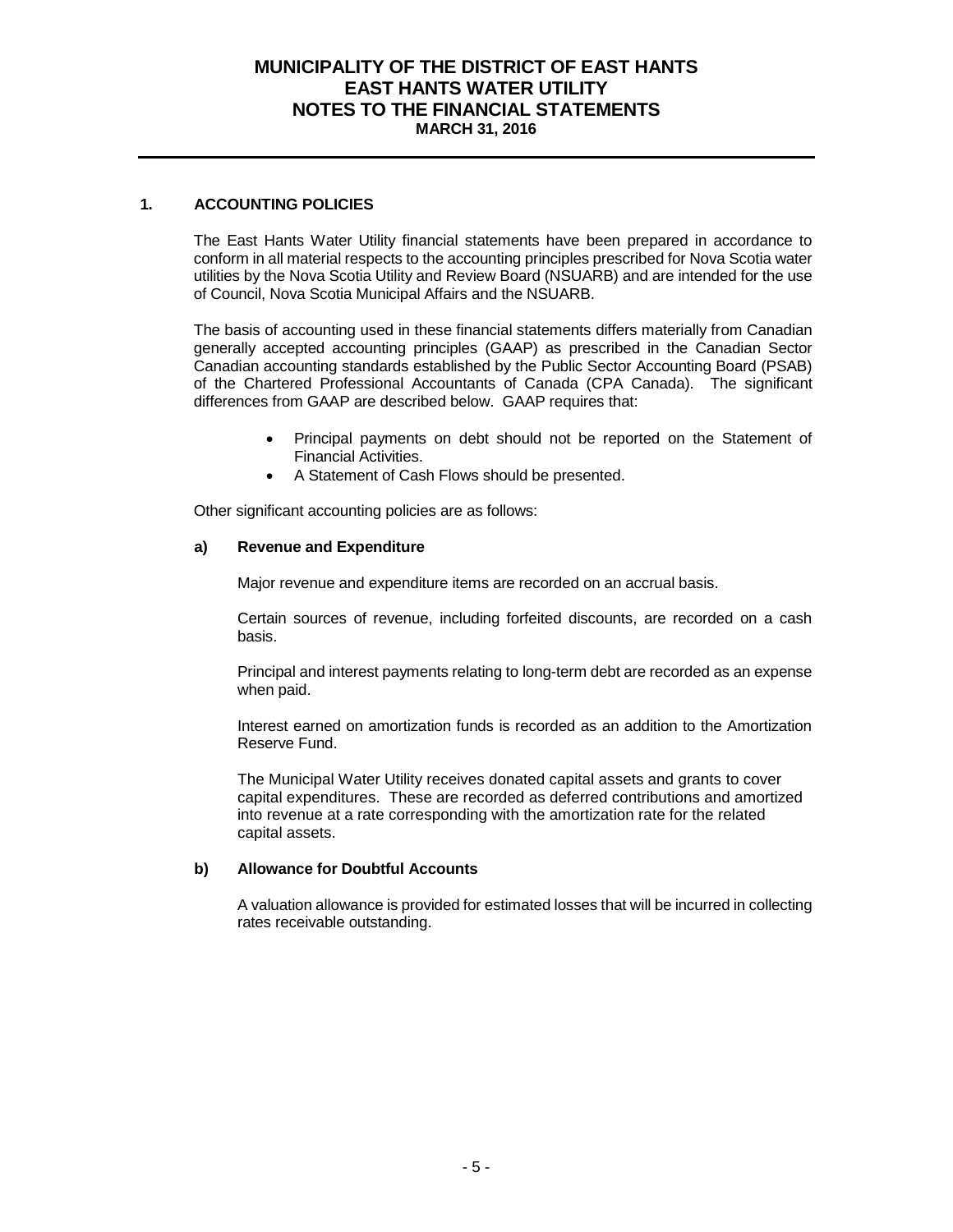#### **MUNICIPALITY OF THE DISTRICT OF EAST HANTS EAST HANTS WATER UTILITY NOTES TO THE FINANCIAL STATEMENTS MARCH 31, 2016**

#### **c) Capital Assets**

Capital assets and projects in progress are recorded at the Utility's gross cost. Funds received through capital assistance programs or cost-sharing arrangements are treated as deferred contributions in the capital fund. Interest incurred during construction on significant water capital projects is capitalized. Interest is calculated at the prevailing rates for projects temporarily funded by general or water utility operations. Capital assets donated by external parties, generally developers, have been recorded at their estimated value.

#### **d) Amortization/Depreciation**

Amortization of donated capital assets and depreciation of other capital assets is recorded in the Water Capital Fund calculated on a formula prescribed by the Utility Review Board. An amount of cash equal to the deprecation claimed is set aside annually out of earnings and transferred to a Depreciation Fund.

#### **e) Allocation of Municipal Costs to Water Utility Funds**

Where identifiable, costs incurred by the Municipality of East Hants on behalf of the water utility are charged to the utility funds. The salaries and overtime of Public Works staff is allocated in proportion to time spent working for the utility. A portion of administrative salaries and other expense of the Municipality are allocated to sewer and water operations.

#### **2. AMORTIZATION/DEPRECIATION FUND**

|                                | 2016        | 2015        |
|--------------------------------|-------------|-------------|
| Cash, beginning of year        | \$1,519,508 | \$1,342,803 |
| Add:                           |             |             |
| Depreciation                   | 230,733     | 232,268     |
| Interest earned                | 17,826      | 18,917      |
| Deduct:                        |             |             |
| Appropriations to Capital Fund | (59,909)    | (74,480)    |
| Cash, end of year              | \$1,708,158 | \$1,519,508 |

#### **3. LONG-TERM DEBT**

All debt has been issued in the name of the Municipality of East Hants and has been properly authorized by Nova Scotia Municipal Affairs.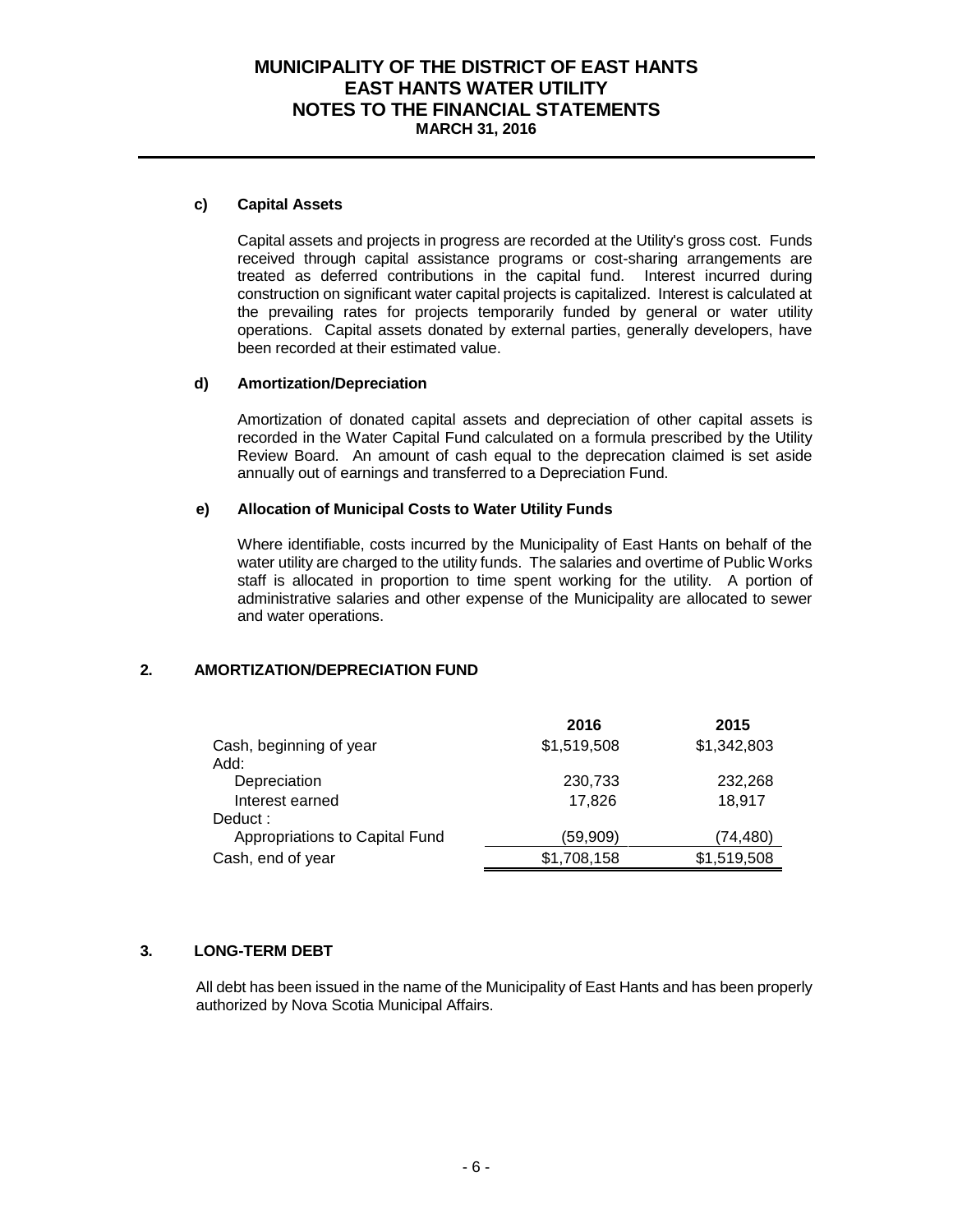#### **MUNICIPALITY OF THE DISTRICT OF EAST HANTS EAST HANTS WATER UTILITY NOTES TO THE FINANCIAL STATEMENTS MARCH 31, 2016**

#### **4. RATE BASE & RATE OF RETURN**

|                                | 2016                         | 2015         |
|--------------------------------|------------------------------|--------------|
| Net operating revenue          |                              |              |
| Operating revenue              | \$2,188,310                  | \$2,215,528  |
| Operating expenditures         | 1,852,800                    | 1,763,538    |
| Net operating revenue          | \$335,510                    | \$451,990    |
| Rate base                      |                              |              |
| Utility plant and equipment    | 22,531,417                   | 22,262,955   |
| Less: Accumulated depreciation | 4,933,502                    | 4,609,603    |
| Less: contributed assets       | 7,515,090                    | 7,329,289    |
| Rate Base                      | \$10,082,825                 | \$10,324,063 |
| Rate of return on rate base    | 3.33%                        | 4.38%        |
| Rate of return on rate base:   | <u>Net operating revenue</u> | $\times$ 100 |

Rate Base

#### **5. BUDGET FIGURES**

The East Hants Water Utility's annual budget is approved by Council. The budget figures are not subject to audit procedures.

#### **6. PROPERTY TAX EXEMPTION**

The property assets held by the East Hants Water Utility are exempt for property taxes by the Municipality of East Hants.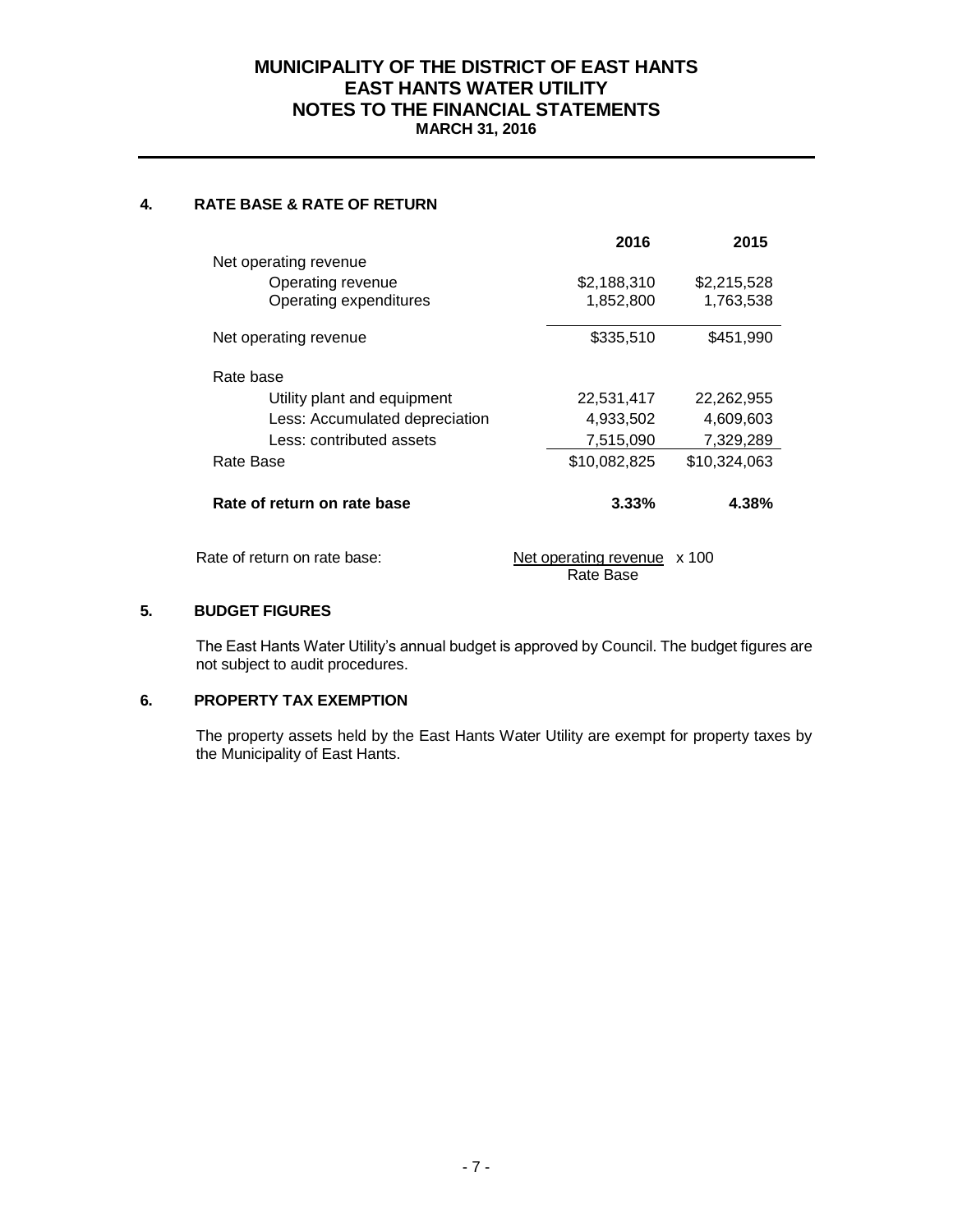## **Schedule of Investment in Water Utility Plant and Equipment Municipality of the District of East Hants East Hants Water Utility As at March 31, 2016**

|                                                    | 2016            |            |    | 2015       |  |  |
|----------------------------------------------------|-----------------|------------|----|------------|--|--|
| <b>Land and Land rights</b>                        |                 |            |    |            |  |  |
| Coin meter                                         | \$              | 7,500      | \$ | 7,500      |  |  |
| Other                                              |                 | 17,533     |    | 17,533     |  |  |
| Fence                                              |                 | 13,540     |    | 13,540     |  |  |
| Source of supply                                   |                 | 204,432    |    | 204,432    |  |  |
|                                                    |                 | 243,005    |    | 243,005    |  |  |
| <b>Structures and improvements</b>                 |                 |            |    |            |  |  |
| Source of supply                                   |                 | 260,667    |    | 260,667    |  |  |
| Pumping                                            |                 | 118,280    |    | 118,280    |  |  |
| Water treatment                                    |                 | 11,984,060 |    | 11,984,060 |  |  |
| <b>Distribution reservoirs</b>                     |                 | 2,145,054  |    | 1,937,385  |  |  |
|                                                    |                 | 14,508,061 |    | 14,300,392 |  |  |
|                                                    |                 |            |    |            |  |  |
| <b>Equipment</b>                                   |                 |            |    |            |  |  |
| Pumping                                            |                 | 378,504    |    | 378,504    |  |  |
| Water treatment                                    |                 | 742,988    |    | 742,988    |  |  |
| Transportation                                     |                 | 29,488     |    | 28,603     |  |  |
| Tools and work equipment                           |                 | 40,471     |    | 40,471     |  |  |
| Other                                              |                 | 296,794    |    | 296,795    |  |  |
|                                                    |                 | 1,488,245  |    | 1,487,361  |  |  |
| <b>Water Utilities Contributed Buried Services</b> |                 | 1,234,334  |    | 1,234,334  |  |  |
| <b>Mains</b>                                       |                 |            |    |            |  |  |
| Transmission                                       |                 | 3,942,428  |    | 3,942,428  |  |  |
| <b>Distribution</b>                                |                 | 118,776    |    | 118,776    |  |  |
|                                                    |                 | 4,061,204  |    | 4,061,204  |  |  |
|                                                    |                 |            |    |            |  |  |
| <b>Services</b>                                    |                 | 294,879    |    | 294,879    |  |  |
| <b>Meters</b>                                      |                 | 96,373     |    | 96,373     |  |  |
| <b>Hydrants</b>                                    |                 | 605,316    |    | 545,407    |  |  |
|                                                    | $\overline{\$}$ | 22,531,417 | \$ | 22,262,955 |  |  |
|                                                    |                 |            |    |            |  |  |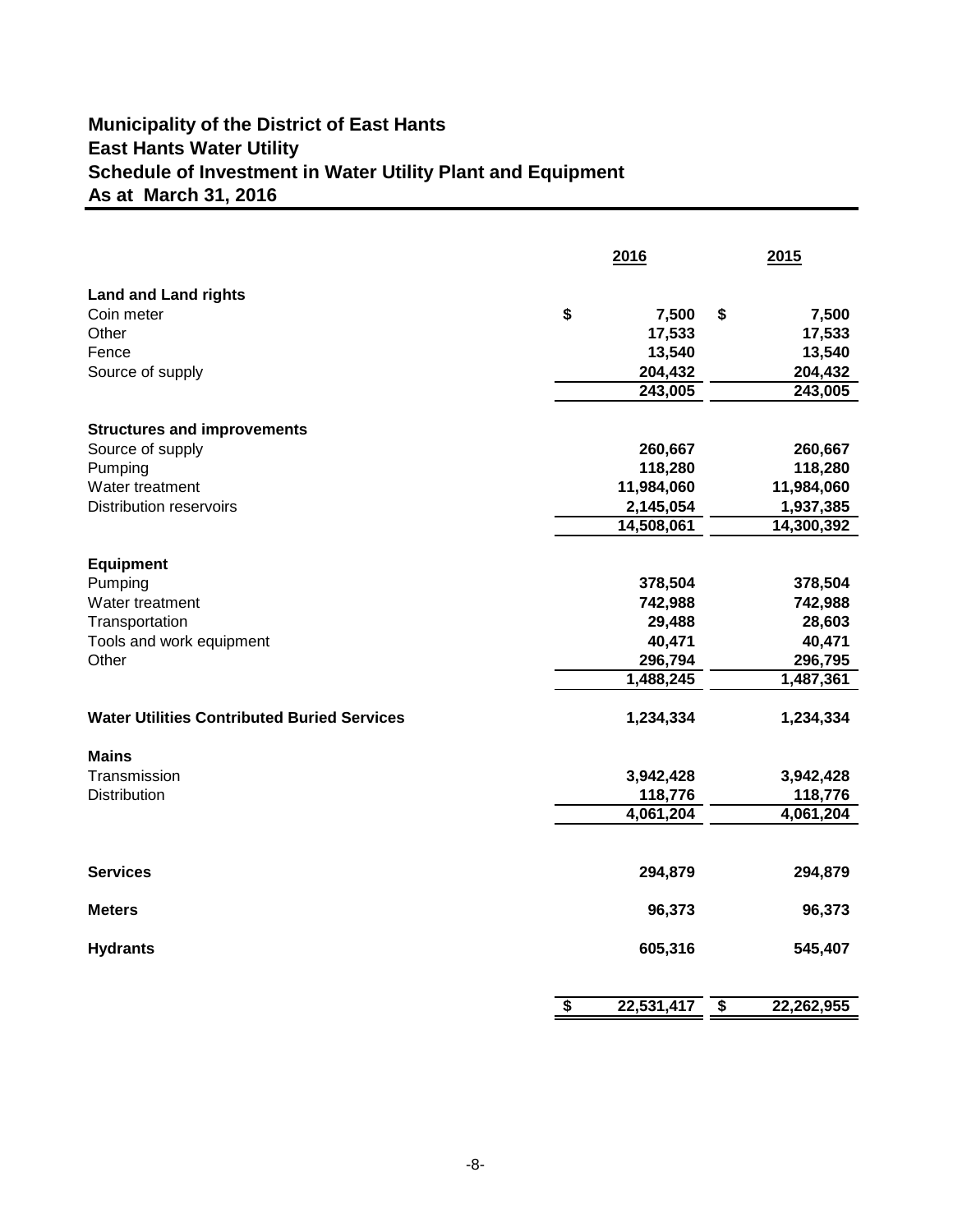## **Municipality of the District of East Hants East Hants Water Utility Operating Fund Schedule to Statement of Financial Activities Year Ended March 31, 2016**

|                                            |    | 2016    | 2015                                 |         |  |
|--------------------------------------------|----|---------|--------------------------------------|---------|--|
| <b>Source of Supply</b>                    |    |         |                                      |         |  |
| Supplies and expenses                      | \$ | 10,477  | $\sqrt[6]{3}$                        | 5,605   |  |
| <b>Pumping</b>                             |    |         |                                      |         |  |
| Power                                      | \$ | 129,647 | \$                                   | 131,321 |  |
| Maintenance                                |    | 104,822 |                                      | 99,137  |  |
|                                            | \$ | 234,469 | \$                                   | 230,458 |  |
| <b>Water Treatment</b>                     |    |         |                                      |         |  |
| Supervision and engineering                | \$ | 20,335  | \$                                   | 19,944  |  |
| Labour                                     |    | 168,187 |                                      | 164,147 |  |
| Supplies and expenses                      |    | 180,158 |                                      | 169,775 |  |
| Maintenance of structures and improvements |    | 57,432  |                                      | 72,484  |  |
|                                            | S  | 426,112 | \$                                   | 426,350 |  |
| <b>Transmission and distribution</b>       |    |         |                                      |         |  |
| Supervision and engineering                | \$ | 24,404  | \$                                   | 23,936  |  |
| Labour                                     |    | 187,217 |                                      | 205,574 |  |
| Maintenance of mains                       |    | 424,893 |                                      | 278,692 |  |
| Maintenance of other distribution plant    |    | 2,847   |                                      | 2,271   |  |
| Store expenses                             |    | 34,942  |                                      | 33,608  |  |
| <b>Transportation expenses</b>             |    | 7,617   |                                      | 14,572  |  |
|                                            | \$ | 681,920 | \$                                   | 558,653 |  |
| <b>Administration and general</b>          |    |         |                                      |         |  |
| Supervision                                | \$ | 79,430  | \$                                   | 131,956 |  |
| Consumer billing and accounting            |    | 86,296  |                                      | 91,614  |  |
| Uncollectible accounts                     |    | (538)   |                                      | 3,645   |  |
| General office expenses                    |    | 95,575  |                                      | 74,856  |  |
| Audit                                      |    | 5,831   |                                      | 5,623   |  |
| Regulatory expenses                        |    | 2,495   |                                      | 2,510   |  |
|                                            | \$ | 269,089 | $\overline{\boldsymbol{\mathsf{s}}}$ | 310,204 |  |